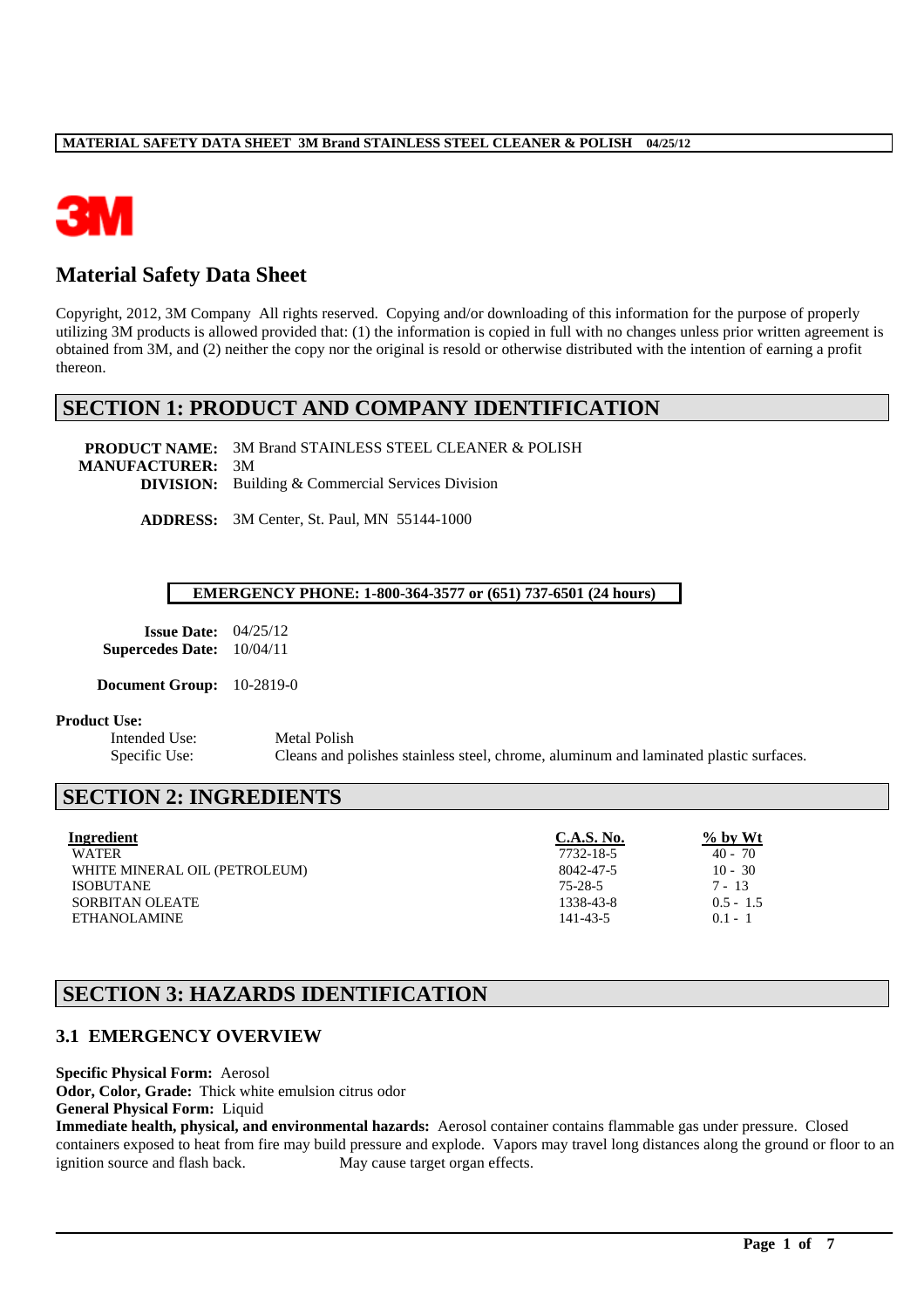## **3.2 POTENTIAL HEALTH EFFECTS**

#### **Eye Contact:**

Moderate Eye Irritation: Signs/symptoms may include redness, swelling, pain, tearing, and blurred or hazy vision.

#### **Skin Contact:**

Moderate Skin Irritation: Signs/symptoms may include localized redness, swelling, itching, and dryness.

#### **Inhalation:**

Intentional concentration and inhalation may be harmful or fatal.

Single exposure, above recommended guidelines, may cause: Cardiac Sensitization: Signs/symptoms may include irregular heartbeat (arrhythmia), faintness, chest pain, and may be fatal.

May be absorbed following inhalation and cause target organ effects.

#### **Ingestion:**

Gastrointestinal Irritation: Signs/symptoms may include abdominal pain, stomach upset, nausea, vomiting and diarrhea.

#### **Target Organ Effects:**

Central Nervous System (CNS) Depression: Signs/symptoms may include headache, dizziness, drowsiness, incoordination, nausea, slowed reaction time, slurred speech, giddiness, and unconsciousness.

# **SECTION 4: FIRST AID MEASURES**

## **4.1 FIRST AID PROCEDURES**

The following first aid recommendations are based on an assumption that appropriate personal and industrial hygiene practices are followed.

**Eye Contact:** Flush eyes with large amounts of water. If signs/symptoms persist, get medical attention.

**Skin Contact:** Remove contaminated clothing and shoes. Immediately flush skin with large amounts of water. Get medical attention. Wash contaminated clothing and clean shoes before reuse.

Inhalation: Remove person to fresh air. Get immediate medical attention.

**If Swallowed:** Do not induce vomiting unless instructed to do so by medical personnel. Give victim two glasses of water. Never give anything by mouth to an unconscious person. Get medical attention.

### **4.2 NOTE TO PHYSICIANS**

Exposure may increase myocardial irritability. Do not administer sympathomimetic drugs unless absolutely necessary.

## **SECTION 5: FIRE FIGHTING MEASURES**

### **5.1 FLAMMABLE PROPERTIES**

**Autoignition temperature** *No Data Available*<br> **Flash Point No flash point No flash point Flammable Limits(LEL)** *No Data Available*  $Flammable Limits(UEL)$ **OSHA Flammability Classification:** Not Applicable

**Flash Point** No flash point

#### **5.2 EXTINGUISHING MEDIA**

Material will not burn. Use fire extinguishers with class B extinguishing agents (e.g., dry chemical, carbon dioxide).

\_\_\_\_\_\_\_\_\_\_\_\_\_\_\_\_\_\_\_\_\_\_\_\_\_\_\_\_\_\_\_\_\_\_\_\_\_\_\_\_\_\_\_\_\_\_\_\_\_\_\_\_\_\_\_\_\_\_\_\_\_\_\_\_\_\_\_\_\_\_\_\_\_\_\_\_\_\_\_\_\_\_\_\_\_\_\_\_\_\_\_\_\_\_\_\_\_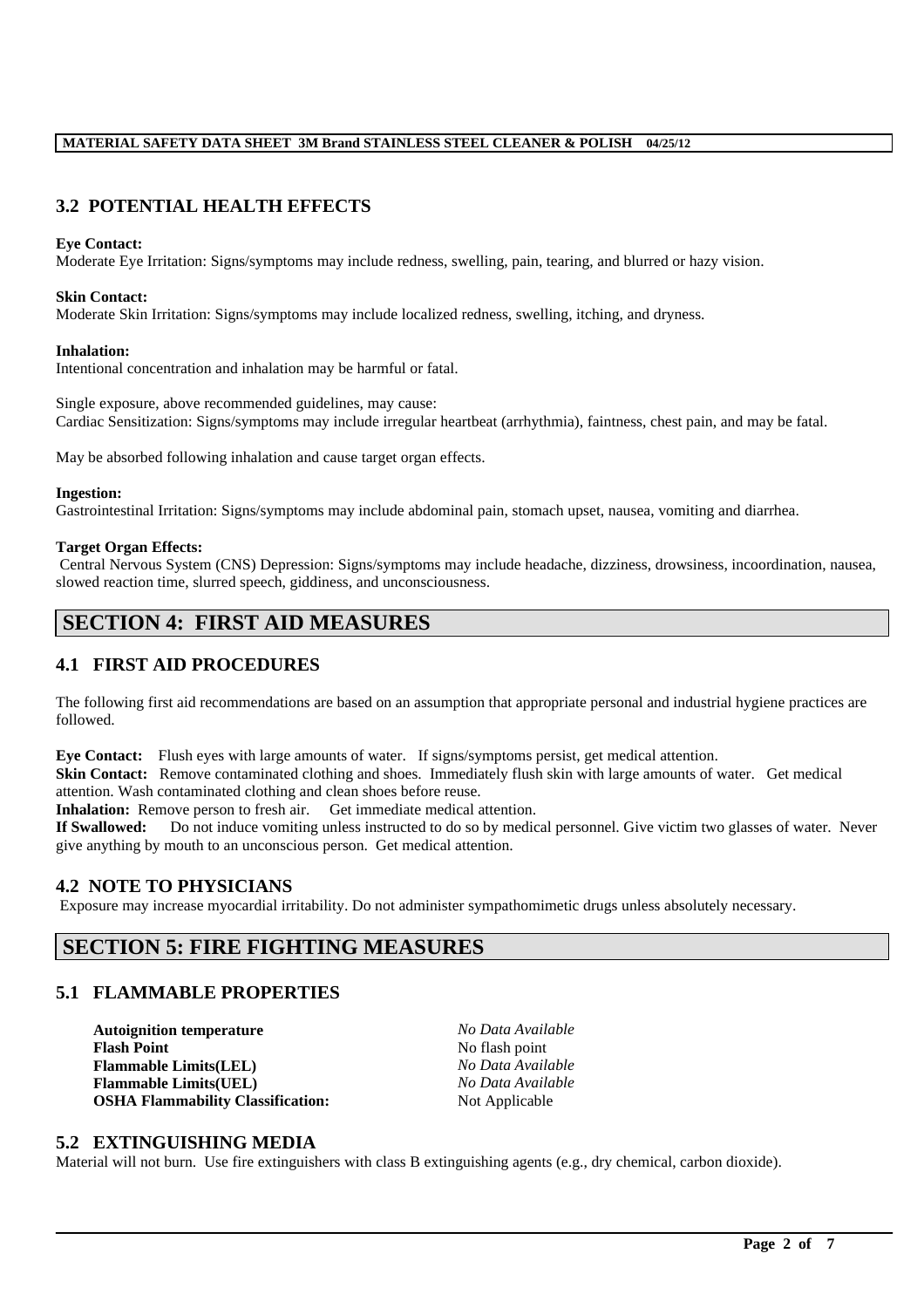## **5.3 PROTECTION OF FIRE FIGHTERS**

**Special Fire Fighting Procedures:** Wear full protective equipment (Bunker Gear) and a self-contained breathing apparatus (SCBA).

**Unusual Fire and Explosion Hazards:** Closed containers exposed to heat from fire may build pressure and explode. Aerosol container contains flammable material under pressure. Vapors may travel long distances along the ground or floor to an ignition source and flash back. (AEROSOL STORAGE level indicated below is based on NFPA 30B definition) Classified as Div 2.2 nonflammable aerosol based on the results of flame projection testing according to ASTM D3065.

**Note: See STABILITY AND REACTIVITY (SECTION 10) for hazardous combustion and thermal decomposition information.**

## **SECTION 6: ACCIDENTAL RELEASE MEASURES**

#### **6.1. Personal precautions, protective equipment and emergency procedures**

Remove all ignition sources such as flames, smoking materials, and electrical spark sources. Use only non-sparking tools. Evacuate unprotected and untrained personnel from hazard area. The spill should be cleaned up by qualified personnel. Ventilate the area with fresh air. For large spill, or spills in confined spaces, provide mechanical ventilation to disperse or exhaust vapors, in accordance with good industrial hygiene practice. Warning! A motor could be an ignition source and could cause flammable gases or vapors in the spill area to burn or explode. Close cylinder. If the cylinder can't be closed, place in a well-ventilated area, preferably an operating exhaust hood, or if necessary outdoors.

#### **6.2. Environmental precautions**

For larger spills, cover drains and build dikes to prevent entry into sewer systems or bodies of water. Place in a closed container approved for transportation by appropriate authorities. Dispose of collected material as soon as possible.

#### **Clean-up methods**

Observe precautions from other sections. Call 3M- HELPS line (1-800-364-3577) for more information on handling and managing the spill. Contain spill. Working from around the edges of the spill inward, cover with bentonite, vermiculite, or commercially available inorganic absorbent material. Mix in sufficient absorbent until it appears dry. Collect as much of the spilled material as possible. Clean up residue with detergent and water.

**In the event of a release of this material, the user should determine if the release qualifies as reportable according to local, state, and federal regulations.**

# **SECTION 7: HANDLING AND STORAGE**

### **7.1 HANDLING**

Do not eat, drink or smoke when using this product. Wash exposed areas thoroughly with soap and water. Do not pierce or burn container, even after use. Do not spray near flames or sources of ignition. Avoid breathing of vapors, mists or spray. Aerosol container contains flammable gas under pressure. Avoid eye contact with vapors, mists, or spray. Keep out of the reach of children. Avoid contact with oxidizing agents. Avoid skin contact. Keep away from heat, sparks, open flame, pilot lights and other sources of ignition.

### **7.2 STORAGE**

Store away from acids. Store away from heat. Store out of direct sunlight. Do not store containers on their sides. Store away from oxidizing agents.

\_\_\_\_\_\_\_\_\_\_\_\_\_\_\_\_\_\_\_\_\_\_\_\_\_\_\_\_\_\_\_\_\_\_\_\_\_\_\_\_\_\_\_\_\_\_\_\_\_\_\_\_\_\_\_\_\_\_\_\_\_\_\_\_\_\_\_\_\_\_\_\_\_\_\_\_\_\_\_\_\_\_\_\_\_\_\_\_\_\_\_\_\_\_\_\_\_

## **SECTION 8: EXPOSURE CONTROLS/PERSONAL PROTECTION**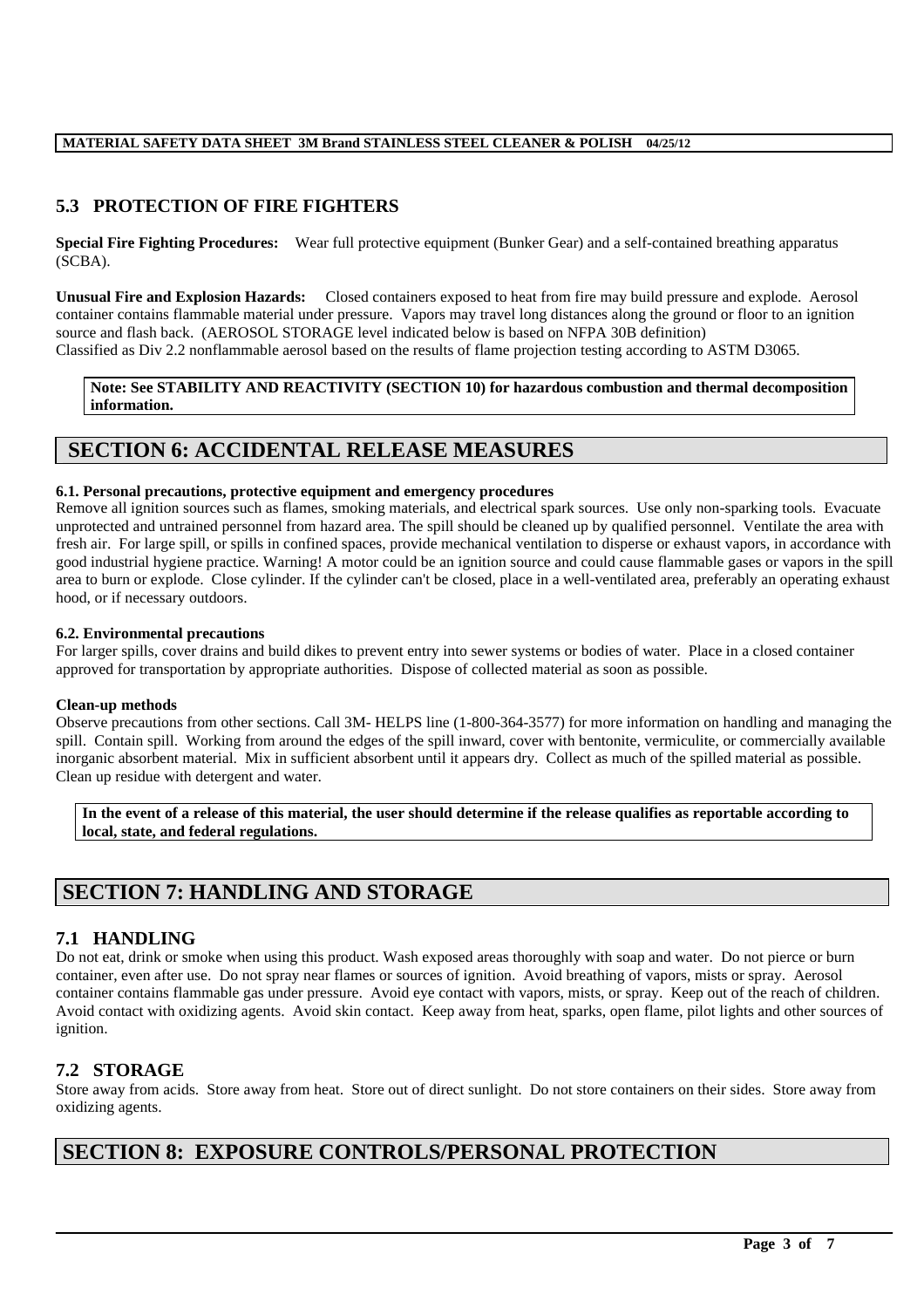## **8.1 ENGINEERING CONTROLS**

Use in a well-ventilated area. If exhaust ventilation is not available, use appropriate respiratory protection. Do not remain in area where available oxygen may be reduced.

## **8.2 PERSONAL PROTECTIVE EQUIPMENT (PPE)**

#### **8.2.1 Eye/Face Protection**

Avoid eye contact with vapors, mists, or spray. The following eye protection(s) are recommended: Safety Glasses with side shields

#### **8.2.2 Skin Protection**

Avoid skin contact.

.

Select and use gloves and/or protective clothing to prevent skin contact based on the results of an exposure assessment. Consult with your glove and/or protective clothing manufacturer for selection of appropriate compatible materials. Gloves made from the following material(s) are recommended: Neoprene Nitrile Rubber .

#### **8.2.3 Respiratory Protection**

Avoid breathing of vapors, mists or spray. Under normal use conditions, airborne exposures are not expected to be significant enough to require respiratory protection.

#### **8.2.4 Prevention of Swallowing**

Do not eat, drink or smoke when using this product. Wash exposed areas thoroughly with soap and water.

### **8.3 EXPOSURE GUIDELINES**

| Ingredient                    | <b>Authority</b> | <u>Type</u> | <u>Limit</u>      | <b>Additional Information</b> |
|-------------------------------|------------------|-------------|-------------------|-------------------------------|
| <b>ETHANOLAMINE</b>           | ACGIH            | <b>TWA</b>  | 3 ppm             |                               |
| <b>ETHANOLAMINE</b>           | <b>ACGIH</b>     | <b>STEL</b> | 6 ppm             |                               |
| ETHANOLAMINE                  | OSHA             | <b>TWA</b>  | 6 mg/m $3$        |                               |
| WHITE MINERAL OIL (PETROLEUM) | <b>CMRG</b>      | <b>TWA</b>  | 5 mg/m $3$        |                               |
| WHITE MINERAL OIL (PETROLEUM) | <b>CMRG</b>      | <b>STEL</b> | $10 \text{ mg/m}$ |                               |

#### SOURCE OF EXPOSURE LIMIT DATA:

ACGIH: American Conference of Governmental Industrial Hygienists CMRG: Chemical Manufacturer Recommended Guideline OSHA: Occupational Safety and Health Administration AIHA: American Industrial Hygiene Association Workplace Environmental Exposure Level (WEEL)

# **SECTION 9: PHYSICAL AND CHEMICAL PROPERTIES**

**Specific Physical Form:** Aerosol **General Physical Form:** Liquid **Autoignition temperature** *No Data Available* **Flash Point** No flash point **Flammable Limits(LEL)** *No Data Available* **Flammable Limits(UEL)** *No Data Available* **Boiling Point** Approximately 212 °F

**Odor, Color, Grade: Thick white emulsion citrus odor** 

\_\_\_\_\_\_\_\_\_\_\_\_\_\_\_\_\_\_\_\_\_\_\_\_\_\_\_\_\_\_\_\_\_\_\_\_\_\_\_\_\_\_\_\_\_\_\_\_\_\_\_\_\_\_\_\_\_\_\_\_\_\_\_\_\_\_\_\_\_\_\_\_\_\_\_\_\_\_\_\_\_\_\_\_\_\_\_\_\_\_\_\_\_\_\_\_\_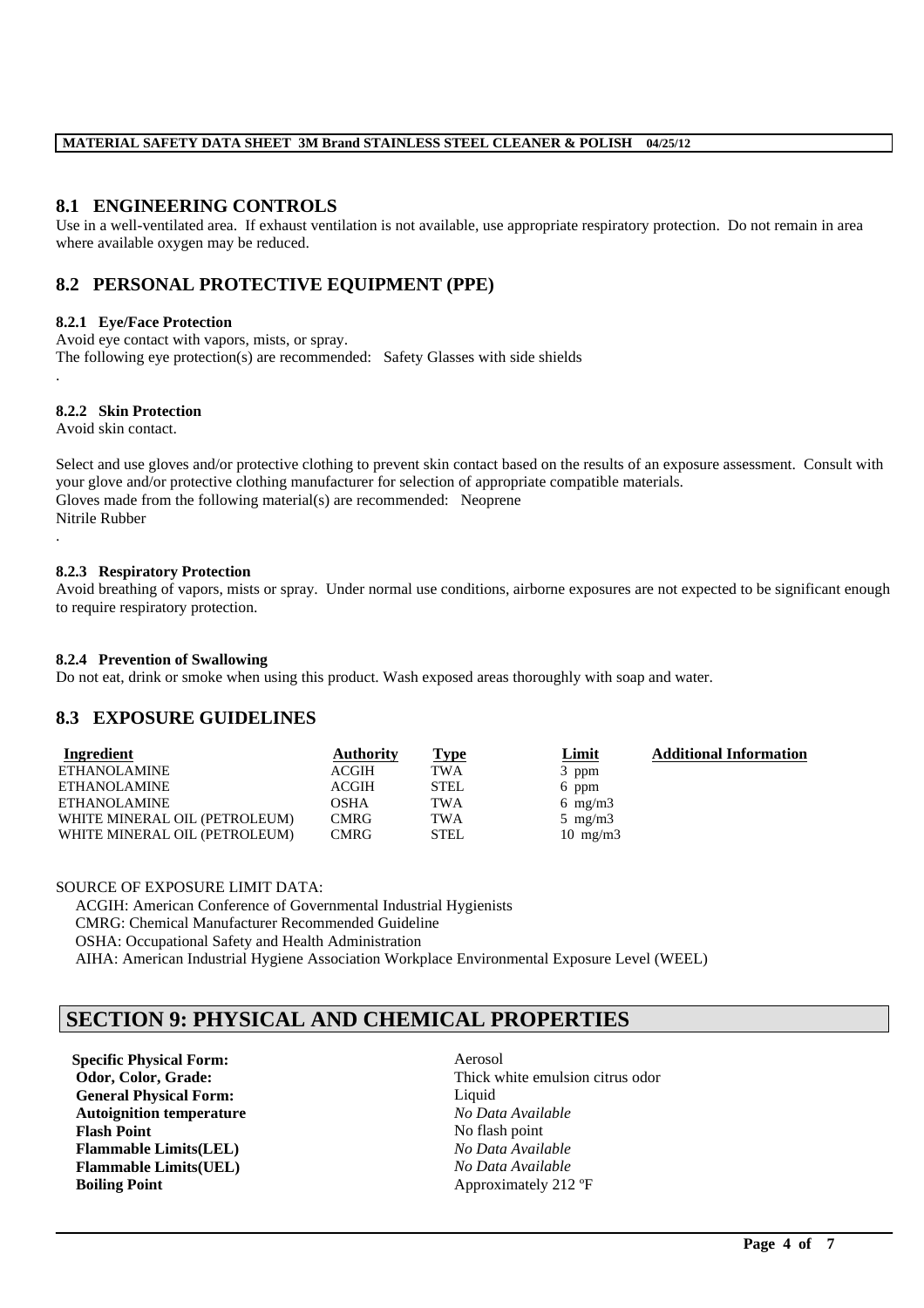| <b>Density</b>                    | Approximately $0.95$ g/ml                         |  |  |
|-----------------------------------|---------------------------------------------------|--|--|
| <b>Vapor Density</b>              | No Data Available                                 |  |  |
| <b>Vapor Pressure</b>             | No Data Available                                 |  |  |
| <b>Specific Gravity</b>           | Approximately 1 [Ref Std: WATER=1]                |  |  |
| pH                                | $9 - 11$                                          |  |  |
| <b>Melting point</b>              | No Data Available                                 |  |  |
| <b>Solubility In Water</b>        | No Data Available                                 |  |  |
| <b>Solubility in Water</b>        | Complete                                          |  |  |
| <b>Evaporation rate</b>           | No Data Available                                 |  |  |
| <b>Volatile Organic Compounds</b> | 7 - 13 % [Test Method: calculated per C           |  |  |
| Kow - Oct/Water partition coef    | No Data Available                                 |  |  |
| <b>Percent volatile</b>           | $45 - 85%$                                        |  |  |
| VOC Less H2O & Exempt Solvents    | 170 - 330 g/l [Test Method: calculated p          |  |  |
| <b>Viscosity</b>                  | $<$ 4500 centipoise [ <i>Details:</i> For Liquid] |  |  |

**Density** Approximately 0.95 g/ml **Vapor Density** *No Data Available* **Vapor Pressure** *No Data Available* **Specific Gravity** Approximately 1 [*Ref Std:* WATER=1] **Melting point** *No Data Available* **Solubility In Water** *No Data Available* **Complete Evaporation rate** *No Data Available* **Volatile Organic Compounds** 7 - 13 % [*Test Method:* calculated per CARB title 2]  $No Data Available$ **Percent volatile** 45 - 85 % 170 - 330 g/l [*Test Method: calculated per CARB title 2*]

# **SECTION 10: STABILITY AND REACTIVITY**

**Stability:** Stable.

**Materials and Conditions to Avoid: 10.1 Conditions to avoid** Heat Sparks and/or flames

**10.2 Materials to avoid** Strong oxidizing agents Strong acids

**Hazardous Polymerization:** Hazardous polymerization will not occur.

## **Hazardous Decomposition or By-Products**

**Substance**<br> **Carbon monoxide**<br> **Carbon monoxide**<br> **Condition**<br> **Condition** 

During Combustion Carbon dioxide During Combustion

# **SECTION 11: TOXICOLOGICAL INFORMATION**

Please contact the address listed on the first page of the MSDS for Toxicological Information on this material and/or its components.

\_\_\_\_\_\_\_\_\_\_\_\_\_\_\_\_\_\_\_\_\_\_\_\_\_\_\_\_\_\_\_\_\_\_\_\_\_\_\_\_\_\_\_\_\_\_\_\_\_\_\_\_\_\_\_\_\_\_\_\_\_\_\_\_\_\_\_\_\_\_\_\_\_\_\_\_\_\_\_\_\_\_\_\_\_\_\_\_\_\_\_\_\_\_\_\_\_

# **SECTION 12: ECOLOGICAL INFORMATION**

# **ECOTOXICOLOGICAL INFORMATION**

Not determined.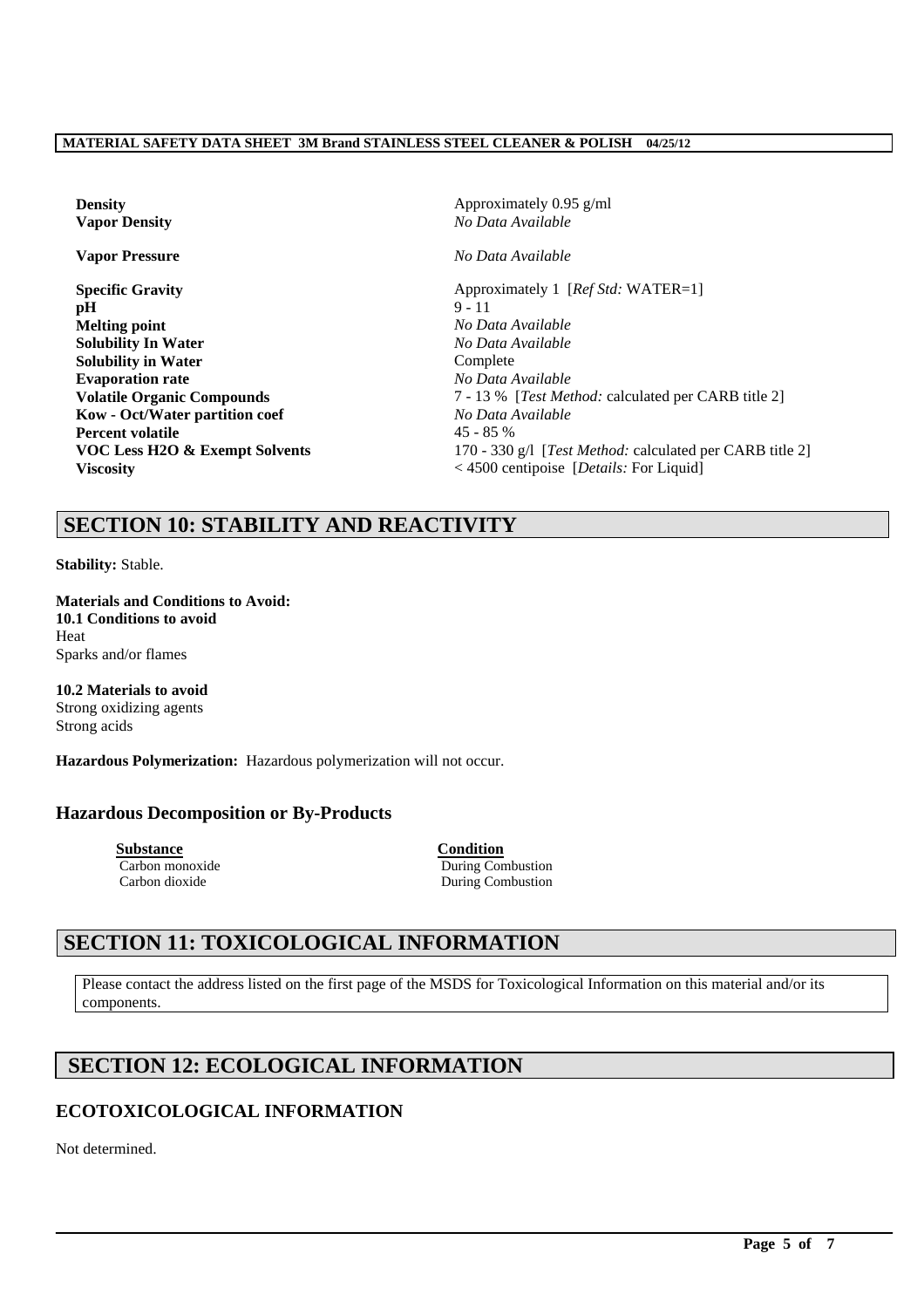## **CHEMICAL FATE INFORMATION**

Not determined.

## **SECTION 13: DISPOSAL CONSIDERATIONS**

**Waste Disposal Method:** Incinerate in an industrial or commercial facility. Facility must be capable of handling aerosol cans. Dispose of empty product containers in a sanitary landfill. Empty aerosol cans may be recycled where facilities exist.

#### **EPA Hazardous Waste Number (RCRA):** Not regulated

**Since regulations vary, consult applicable regulations or authorities before disposal.**

## **SECTION 14:TRANSPORT INFORMATION**

**ID Number UPC ID Number UPC** 61-5000-6132-2 000-48011-14002-0 70-0708-4135-1 031-34375-35244-9 70-0711-3340-2 000-48011-34736-3 70-0711-3341-0 000-48011-34737-0 70-0713-1355-8 000-48011-59158-2 70-0713-1493-7 000-48011-59249-7

**For Transport Information, please visit http://3M.com/Transportinfo or call 1-800-364-3577 or 651-737-6501.**

# **SECTION 15: REGULATORY INFORMATION**

### **US FEDERAL REGULATIONS**

**311/312 Hazard Categories:** Fire Hazard - No Pressure Hazard - Yes Reactivity Hazard - No Immediate Hazard - Yes Delayed Hazard - No

## **STATE REGULATIONS**

### **CHEMICAL INVENTORIES**

The components of this product are in compliance with the chemical notification requirements of TSCA.

All applicable chemical ingredients in this material are listed on the European Inventory of Existing Chemical Substances (EINECS), or are exempt polymers whose monomers are listed on EINECS. The components of this material are in compliance with the new chemical notification requirements for the Korean Existing Chemicals Inventory.

The components of this product are listed on the Australian Inventory of Chemical Substances.

The components of this product are listed on Japan's Chemical Substance Control Law List (also known as the Existing and New Chemical Substances List.)

\_\_\_\_\_\_\_\_\_\_\_\_\_\_\_\_\_\_\_\_\_\_\_\_\_\_\_\_\_\_\_\_\_\_\_\_\_\_\_\_\_\_\_\_\_\_\_\_\_\_\_\_\_\_\_\_\_\_\_\_\_\_\_\_\_\_\_\_\_\_\_\_\_\_\_\_\_\_\_\_\_\_\_\_\_\_\_\_\_\_\_\_\_\_\_\_\_

All the components of this product are listed on China's Inventory of Chemical Substances.

The components of this product are in compliance with notification requirements in the Philippines.

This product complies with the New Zealand Hazardous Substances and New Organisms Act (1996).

The components of this product are listed on the Canadian Domestic Substances List.